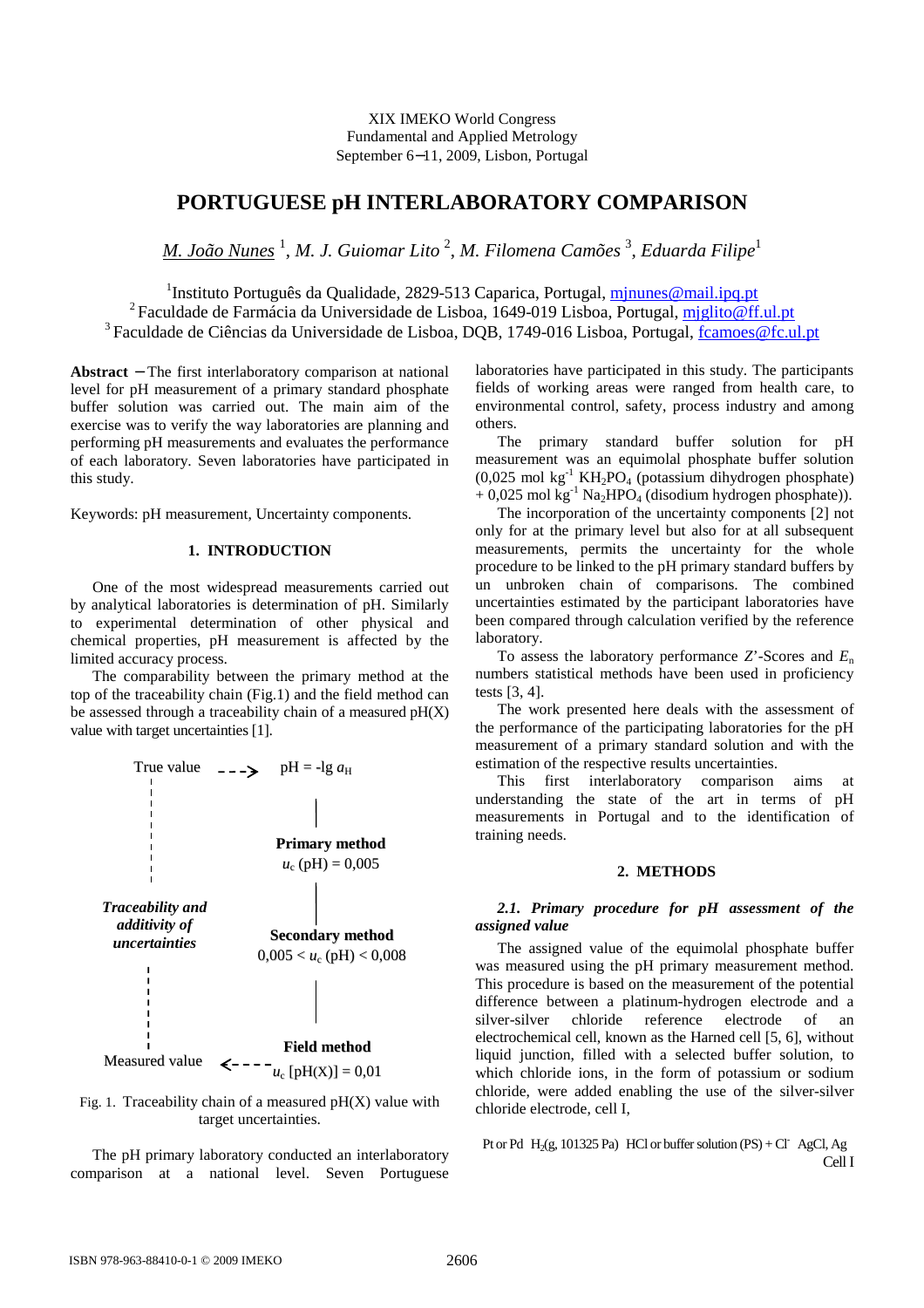with potential, *E*, defined by the Nernst equation:

$$
E = E_{A_{g,AgCl}}^{0} - \left[ k \ln \left( \frac{m_{H} \gamma_{H}}{m^{0}} \right) \left( \frac{m_{Cl} \gamma_{Cl}}{m^{0}} \right) \right] =
$$
  
=  $E_{A_{g,AgCl}}^{0} - k \lg (a_{H} m_{Cl} \gamma_{Cl})$  (1)

The potential, *E*, of cell (I) (corrected to 101325 Pa partial pressure of hydrogen gas) is the quantity to be measured,  $E^0$ <sub>Ag,AgCl</sub> is the standard potential of the cell, which conventionally coincides with that of the silver-silver chloride electrode,  $m^0$  is the standard molality (1 mol kg<sup>-1</sup>) and  $\gamma_H$  and  $\gamma_C$  are the activity coefficients of the hydrogen ion and chloride ion at molalities (mol kg<sup>-1</sup>)  $m_H$  and  $m_C$ respectively; all subscripted ions are written without charges, for simplicity. The Nernstian slope, *k*, is given by:

$$
k = \frac{RT}{F} \ln 10\tag{2}
$$

where  $R = 8,314492$  J mol<sup>-1</sup> K<sup>-1</sup> is the molar gas constant,  $F = 96485,3415 \text{ C mol}^{-1}$  is the Faraday constant, and *T* is the temperature in K.

This conventional procedure is recommended by IUPAC [7] and is used by National Metrology Institutes. In the operation of the pH primary system measurement, five basic stages are required:

 - determination of the standard potential of the Ag/AgCl electrode,  $E^0_{\text{Ag,AgCl}}$  ;

- determination of the potential of cell I at different concentrations of added chloride ion,  $m_{Cl}$  (0,005; 0,010;  $0,015$  mol kg<sup>-1</sup> of NaCl);

- extrapolation to zero chloride concentration through the linear regression of the acidity function,  $p(a_H \gamma_{Cl})$ ;

- calculation of the activity coefficient of the chloride ion, *γ*<sub>Cl</sub>, using Bates-Guggenheim convention;

calculation of hydrogen ion activity  $a_H$  and primary standard pH values.

The standard potential of the silver-silver chloride electrode, *E* 0 , is determined from the potential, *E*(HCl), of a Harned cell filled with hydrochloric acid of fixed molality ( $m = 0.01$  mol kg<sup>-1</sup>), according to equation (3):

$$
E_{\text{Ag,AgCl}}^0 = E(\text{HCl}) - 2k \lg (m_{\text{HC}} / m^0) (\gamma_{\text{HCl}})
$$
 (3)  
where  $\gamma_{\text{UCl}}$  is the mean activity coefficient of the HCl

where  $\gamma_{\pm HCl}$  is the mean activity coefficient of the HCl.

The different stages in the calculation of primary pH value (PS), are combined in equation (4), which is derived from equation (1):

$$
-1g\left(\frac{a_{\rm H}\gamma_{\rm Cl}}{m^0}\right) = \frac{E - E_{\rm Ag, AgCl}^0}{k} + 1g\left(\frac{m_{\rm Cl}}{m^0}\right) \tag{4}
$$

$$
pH = pa_{H} = p(a_{H}\gamma_{Cl})^{0} + lg \gamma_{Cl}
$$
\n(5)

where lg  $\gamma_{\text{Cl}}$  is approximated by the Debye-Hückel model in which the Bates-Guggenheim convention for the ion size parameter has been introduced,  $Ba_i = 1.5$ , A is the Debye-Hückel limiting slope and *I* the ionic strength of the solution in mol  $kg^{-1}$ 

$$
\lg \gamma_i = -\frac{A I^{-1/2}}{1 + B a_i I^{-1/2}} \tag{6}
$$

The  $pa_H$  values thus obtained are conventionally adopted as reference values, pH (PS).

 The method used for calculation of the uncertainties was that adopted by the ISO GUM [2] and the IUPAC 2002 recommendations [7].

#### *2.2. Operation*

The pH primary laboratory planed the various steps of the exercise operations. Seven Portuguese laboratories have participated in this study.

The pH primary laboratory prepared and certified the primary standard equimolal phosphate buffer solution. This primary phosphate buffer solution was certified for pH measurements at 15 ºC, 25 ºC and 37 ºC.

 A protocol has been prepared for pH measurement and reporting data, to be followed by all participant laboratories, once they have received the phosphate buffer sample.

The samples of primary buffer solution were sent out in 15 mL HDPE Nalgene® flasks. To allow for repeatability studies five replicate samples have been sent at the same time, together with the technical protocol.

#### *2.3. Evaluation of performance*

Proficiency testing by interlaboratory comparisons was used to assess the performance of individual laboratories for pH measurement of a reference solution of equimolal phosphate primary pH buffer. The criteria for performance evaluation was statistical determination for scores, Z'-scores and  $E_n$  numbers.

 The performance evaluation using *Z*'-scores statistic method was done as defined by ISO 13528 [3]:

$$
Z' = \frac{(X_{\text{Lab}} - X_{\text{Ref}})}{\sqrt{s^2 + u_{\text{Ref}}^2}}\tag{7}
$$

where

*Z*' is the *Z*'-score;

*X*Lab is the measured pH value by the participant laboratory;  $X_{\text{Ref}}$  is the pH assigned value measured by the reference laboratory;

*s* is the standard deviation for proficiency assessment obtained from the results reported by the participants;

 $u_{\text{Ref}}$  is the combined standard uncertainty of the pH assigned value determined by the reference laboratory.

The obtained results are considered to be satisfactory for "Z'-scores" values between  $-3 e +3$ .

To assess the performance of the participant laboratories that estimate the uncertainty the proficiency test of  $E_n$ numbers [3, 4] has been used:

$$
E_n = \frac{X_{Lab} - X_{Ref}}{\sqrt{U_{Lab}^2 + U_{Ref}^2}}
$$
(8)

where

 $X_{Lab}$  is the pH value measured by the participant laboratory; *XRef* is the pH value assigned by the reference laboratory;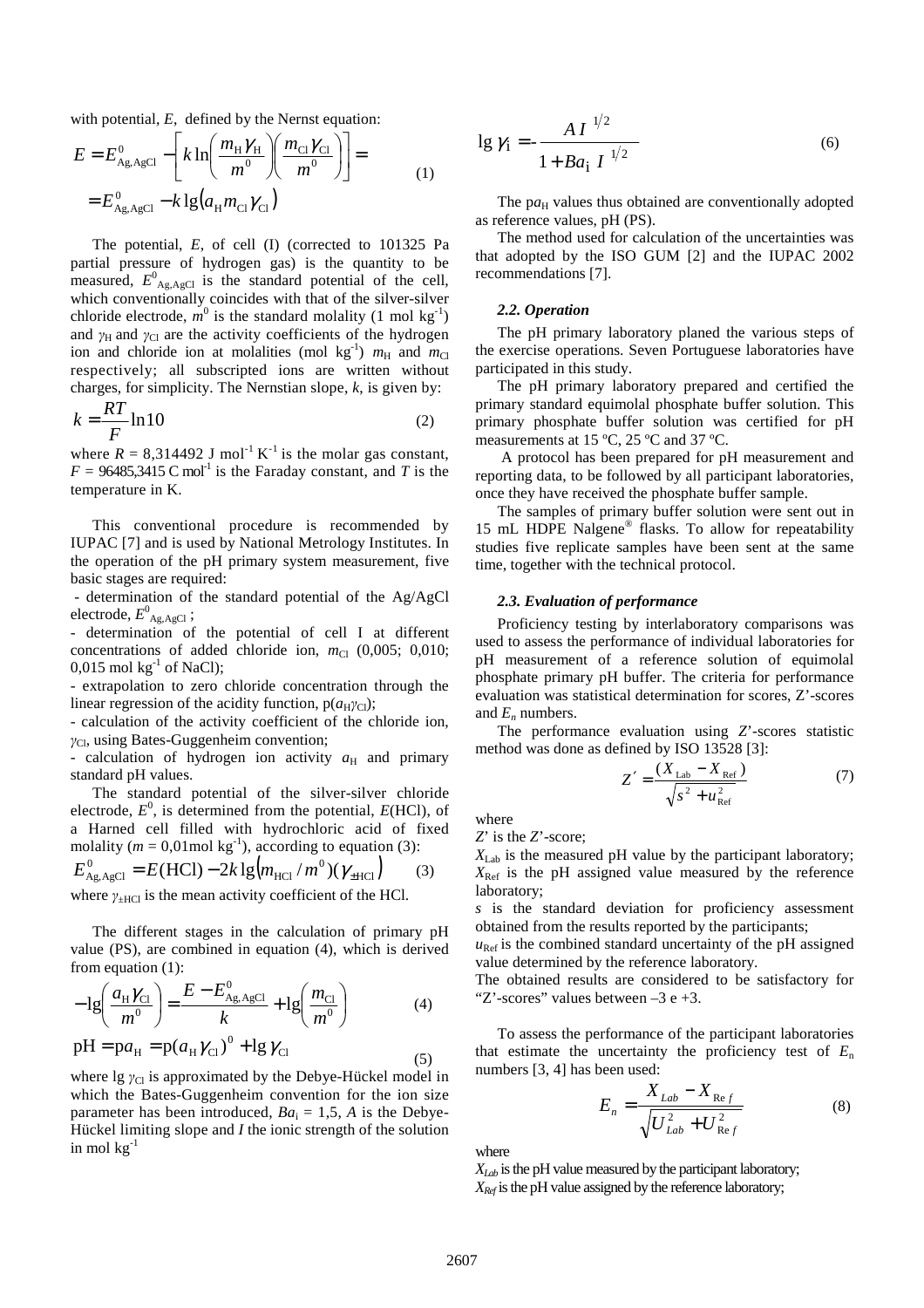*ULab* is the expanded uncertainty of participant laboratory result; *URef* is the expanded uncertainty of the reference laboratory value.

The obtained results for which  $|E_n| \leq 1$  are considered to be satisfactory and the ones with  $|E_n| > 1$  are considered to be unsatisfactory.

## *2.4. Uncertainty in routine* **pH** *measurements*

The basis for estimation of uncertainty is the "Guide to the expression of Uncertainty in Measurement" [2]. For pH routine measurements, several problems arise in practice due to influences that include:

- the reference solutions;
- the temperature;
- the pH electrode.

 The procedure for estimating the uncertainty essentially consists of recognizing the individual effects that contribute to the uncertainty, and determining their size. To evaluate the declared uncertainty, the participant laboratories were asked to declare the standard uncertainties, the sensitivity coefficients, the uncertainty contributions, the degrees of freedom and the expanded uncertainty. Finally the reference laboratory calculated the combined uncertainties of the results supplied by all participant laboratories.

#### **3. RESULTS AND DISCUSSION**

The results for pH measurement at the top of the traceability chain are presented in Table 1.

Fig. 2 shows the results of pH measurement at  $25 \text{ °C}$ , both by the reference laboratory and by the participant laboratories. The horizontal solid line indicates the pH value measured by the reference laboratory and the dotted lines represent the corresponding expanded uncertainty. Five laboratories indicate the result with expanded uncertainty, represented by vertical bars. Two laboratories reported only the measured pH value; although the uncertainties are not reported, proximity to the reference value is noticeable. From these experimental results one may conclude that only one result (L5) is not comparable to the reference value.

Table 1. Reference pH values measured by the primary method ( $pH_{Ref}$ ).

| $t/$ °C. | $pH_{\text{Ref}}$ |        |
|----------|-------------------|--------|
| 15,0     | 6,9130            | 0,0073 |
| 25,0     | 6,8682            | 0,0063 |
| 37.0     | 6,8449            | 0,0089 |

The performance of each participant laboratory has been evaluated using the statistical methods of the proficiency tests [3, 4]. *Z'*- scores statistical method has been applied to all the laboratories and the results are given in Fig. 3. *E*<sup>n</sup> numbers statistical method has been applied only to the five laboratories that have estimated the uncertainty. Fig. 4 presents the performance of laboratories assessed by *E*<sup>n</sup> numbers method.

**Interlaboratory Comparison at 25 ºC**



Fig. 2. Results of pH measurements at 25 ˚C. The vertical bars indicate the reported expanded uncertainties. The horizontal lines indicate the laboratory reference pH value and its corresponding expanded uncertainty.



Fig. 3. Performance of laboratories by *Z´*-Scores method.



Fig. 4. Performance of laboratories by  $E_n$  numbers method.

Results indicated in Figs. 3 and 4 shows that six laboratories present a satisfactory performance and one laboratory presents an unsatisfactory performance, L5. This result indicates that laboratory L5 should revise its analytical procedure.